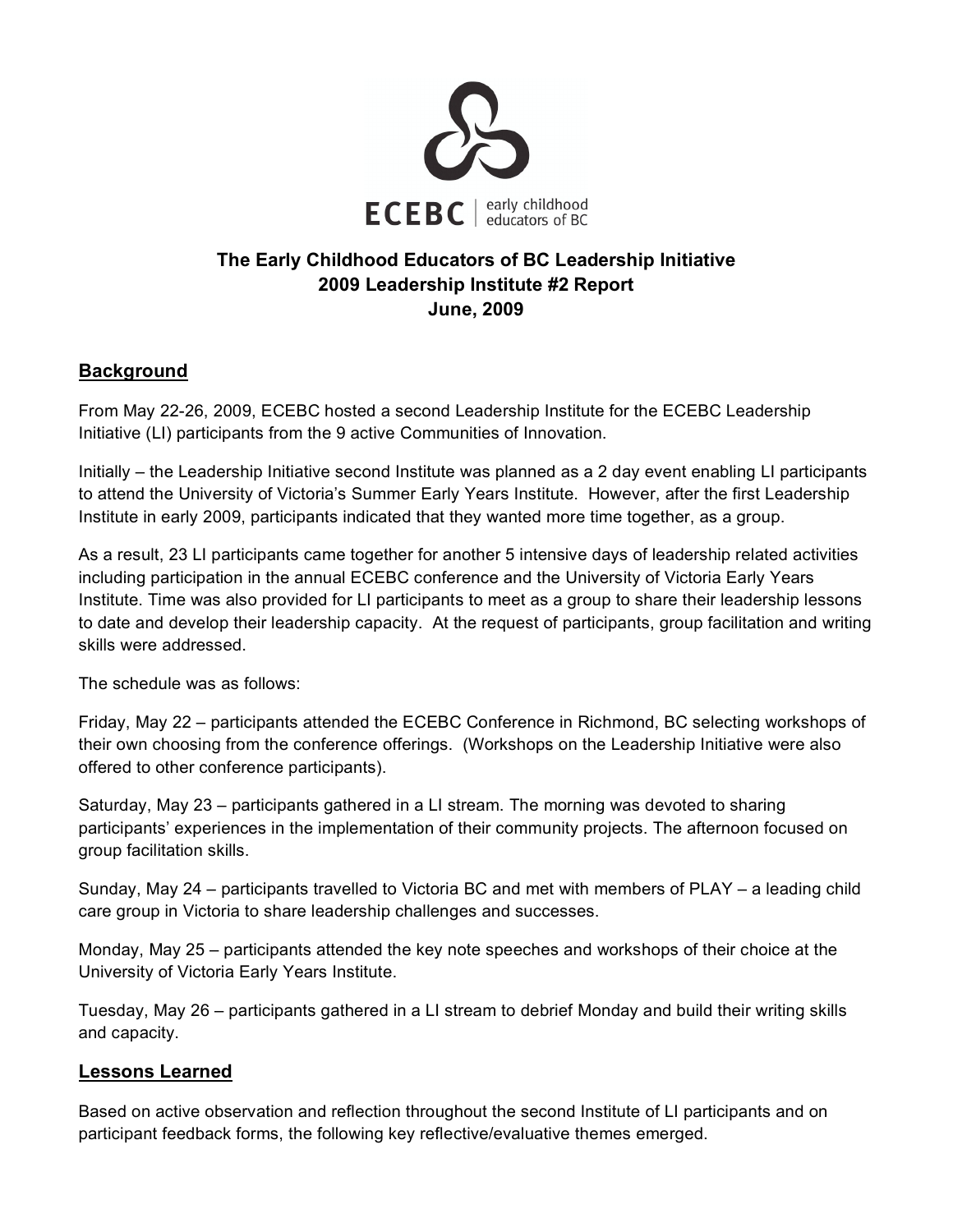## **1. Leadership Capacity**

By far, the most significant developments evident at the  $2<sup>nd</sup>$  Institute of LI participants were the depth, breadth and richness of the emerging leadership empowerment, capacity and confidence.

This first became evident while participants shared updates about their Community Projects when we first gathered as a group on Saturday morning. Initially designed as an informal, safe place for participants to share their leadership successes and challenges with each other – it quickly became clear that communities had moved far and fast and had their own sophisticated, complex and diverse story to tell.

Participants clearly valued the opportunity to share with others about their evolving projects. Things that worked for them included…

*Loved to see everyone's project and how far everyone has come.*

Show and Tell on Saturday was excellent – got some great ideas for our project

*Debriefing and sharing of what worked*

*Loved the updates of Leadership, questions, comments for each project*

*Enjoyed the opportunity to review everyone's projects.*

However, the Institute's schedule had not included an opportunity to share the wealth of learning from the Communities of Innovation more broadly with the ECE community.

Some on the spot adjustments were made to try and address this oversight. Quickly, members of the ECEBC Board of Directors were invited into the session to learn from the LI participants. And, one Community of Innovation's media presentation and one LI participant's 'story' were added to the ECEBC Conference lunch program.

The capacity of LI participants to take leadership and to speak strongly and confidently to the value of their work in front of 500 of their peers had a profound impact. New and emerging leaders across BC were received with open hearts and a standing ovation! As one participant aptly said *"Speaking up and speaking for is becoming more and more organic."*

The resulting interest in and 'buzz' about the Leadership Initiative and the LI participants carried on from the ECEBC Conference to the University of Victoria Institute. Here, LI participants had an opportunity to meet leading international early childhood researchers and policy makers. Again, the leadership they demonstrated in the workshop sessions they attended reflected a move from victimization and intimidation to strength, confidence and capacity.

The speed, energy and creativity with which the LI participants integrated and acted on their learning at the first Leadership Institute was both unexpected and amazing. Those of us responsible for planning and facilitating the  $2^{nd}$  Institute were running hard to keep up.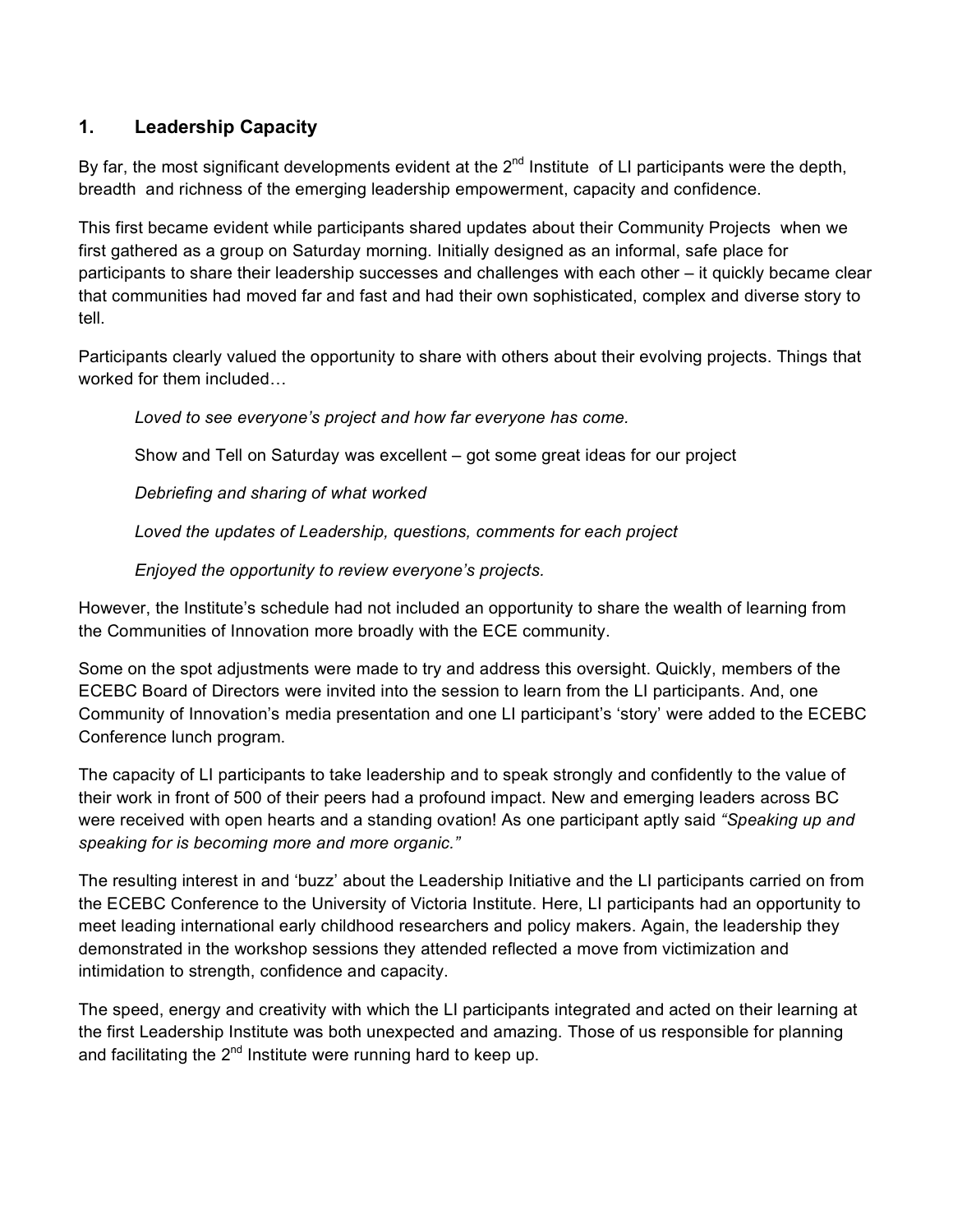#### **2. Integrating the Experience**

As noted above, the 5 days LI participants spent together included 3 different events. On the one hand, participants valued this. When asked about the things that worked for them, they said

*Using our knowledge and gaining opportunities to advocate at the ECEBC Conference.*

*Huge amount of networking at both conferences.*

*Being able to participate in all 3 in the same trip.*

*Enjoyed the keynotes in Victoria…the bigger group at ECEBC workshops.*

*Great to hear from speakers around the world and to hear many similar things in each area.*

*Being part of the Conference and Institute was great…would have enjoyed more of it.*

*It was helpful for us to see the BIGGER PICTURE that there are many other ECEs out there who will be standing beside us to keep this field going.*

*I would easily have enjoyed attending 2 days of the ECEBC Conference as well as 1 full day of the UVIC Summer Institutes.*

On the other hand, participants found that the over-all experience was somewhat fragmented. A lot of time was spent in travel and participants indicated that there was not enough time to work together on LI specifics.

Participants' comments about things that didn't work for them and suggestions for next time reflect this conundrum…

*It was a non-stop 5 days, may work easier if Leadership (sessions) were not broken up too much as I had trouble remembering what we did on Saturday afternoon – so much info given in so many places.*

*Too much traveling even though conference and leadership were empowering.*

*No time to work in groups on our new (Community Project) work plan.*

*Not enough time to meet together as ECE Leadership* .

*Not enough time to reflect together.*

*Tuesday in Victoria was too short, very rushed.*

*Would have liked more depth on writing (skills) – what was given helped but rushed.*